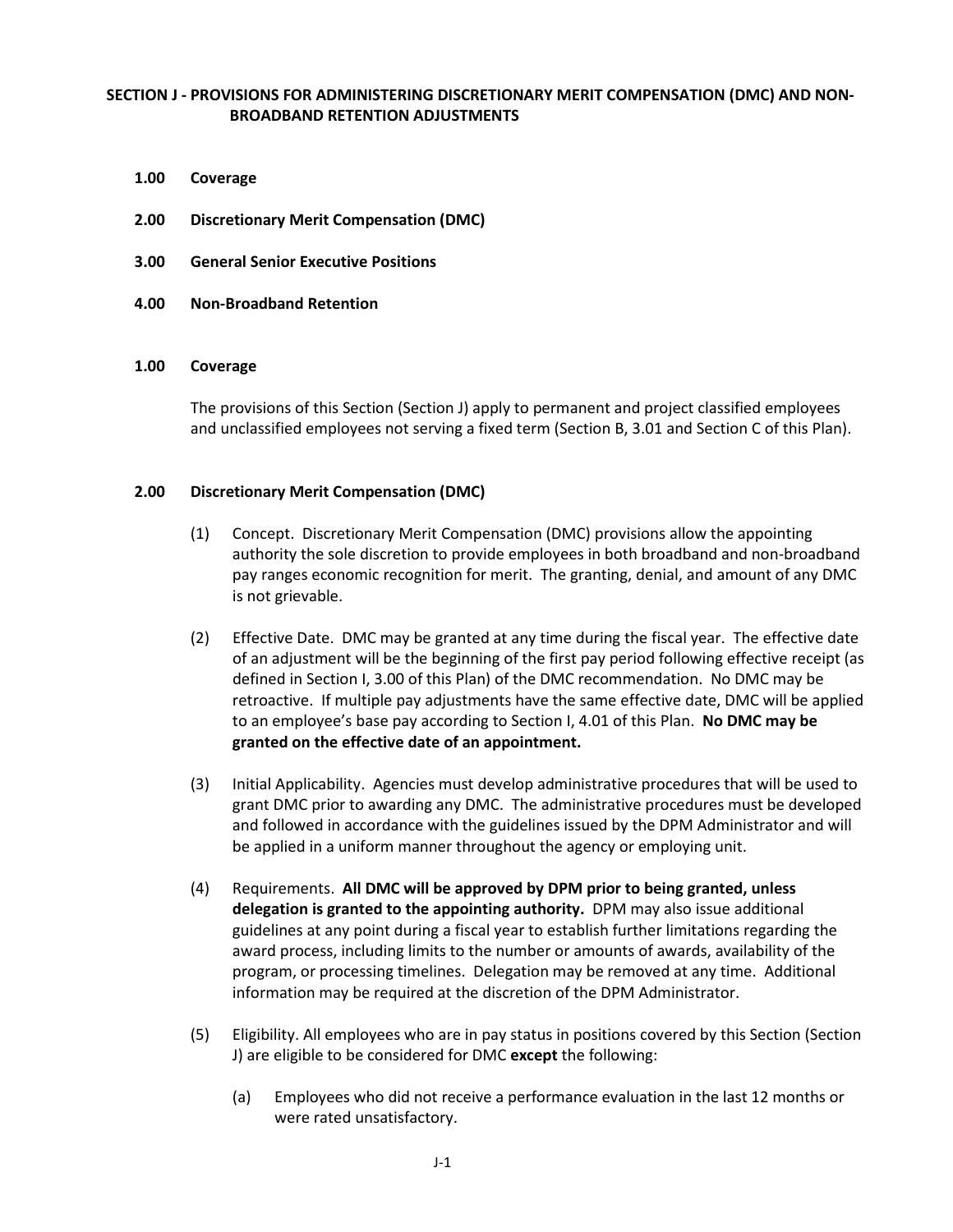- (b) Employees who received any form of formal discipline in the past 24 months which was not subsequently overturned through a grievance process.
- (c) Supervisors who did not complete formal performance evaluations on all subordinate employees for whom performance evaluations are required.
- (d) Any employee paid at or above the applicable pay range maximum may not receive a base-building DMC.
- (e) Trainees eligible for scheduled trainee increases.
- (f) Crafts Worker and Crafts Worker-related employees (project crafts workers, crafts worker supervisors, and shop supervisors) will be eligible for **lump sum** merit DMC only.
- (g) Positions specifically listed in s. 20.923(2) and (3), Wis. Stats.
- (h) Represented positions in the public safety bargaining unit.
- (i) Employees whose positions are allocated to the following attorney classifications are not eligible for DMC:

Assistant District Attorney Assistant Attorney General Assistant Attorney General Confidential Assistant Attorney General Management Assistant Attorney General Supervisor Assistant State Public Defender Attorney Assistant State Public Defender Attorney Confidential Assistant State Public Defender Attorney Confidential/Supervisor Assistant State Public Defender Attorney Management Assistant State Public Defender Attorney Supervisor Deputy District Attorney Deputy District Attorney Supervisor

- (j) An employee that was eligible for broadband pay upon appointment within the previous twelve months should be considered for DMC only in exceptional circumstances.
- (k) Employees serving the first 12 months of an original probationary period, or the first year of a career executive trial period which is also the employee's original probationary evaluation.
- (l) Merit DMC will only be approved if one or more of the following criteria were considered:
	- 1. The length or frequency of the outstanding performance.
	- 2. Overall significance or importance of the employee's work product to the organization.
	- 3. Regularity with which the outstanding performance or unique contribution is demonstrated.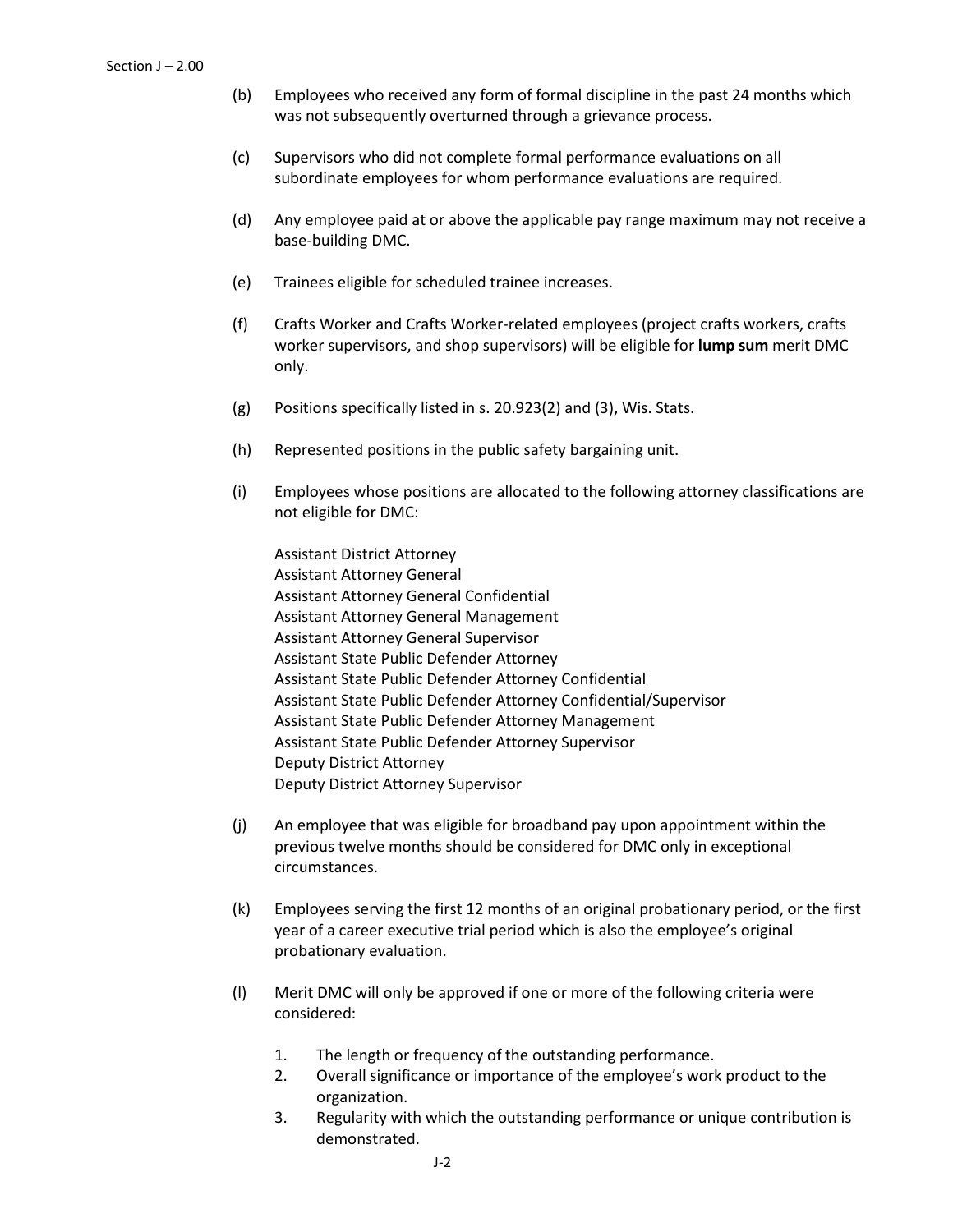- 4. Employee has new permanent job duties and/or responsibilities of growing importance to the agency that have been either newly assigned or were the evolution of their originally assigned functions, and are of greater scope, impact and/or complexity compared to previous functions.
- 5. Employee has acquired additional competencies, which are both specialized and critical in carrying out the permanent functions of the position.
- (6) Individual Increase Limits. The individual increase limit provided in s. 230.12(5)(d), Wis. Stats., does not apply to base pay adjustments granted pursuant to this Section (Section J).
- (7) Funding. DMC is not considered a "salary adjustment" for which supplemental allotments may be provided under s. 20.865, Wis. Stats., except as lump sum discretionary awards for classified employees provided under ss. 230.04 (19), Wis. Stats. Provisions of this Section (Section J) will apply to these awards.
- (8) Reinstatement and Restoration. DMC may not be included when calculating pay on reinstatement or restoration, except when returning from a leave of absence granted for service in an unclassified position. This exception is limited to **2** within pay range steps (WRPS) per fiscal year and applies only to fiscal years in which the employee received a DMC (or Discretionary Compensation Adjustments (DCA) under a previous, similar program).
- (9) Amount for Eligible Employees Covered in Section A and Eligible Employees Covered by Section C of this Plan.
	- (a) DMC may be granted to eligible classified employees and eligible unclassified attorneys in any amount up to **4** WRPS per fiscal year for lump sum awards, or up to **2** WRPS per year for base pay awards, subject to the maximum of the pay range. Crafts Worker and Crafts Worker-related employees will be eligible for **lump sum** merit DMC only. For the purpose of applying the **4** WRPS limitation for lump sum awards, the payment shall be converted to a base pay equivalent by dividing the lump sum by 2080.
	- (b) An employee may receive more than one DMC during a fiscal year. However, the total amount granted in the form of base-building and/or lump sum DMC in the fiscal year may not exceed an amount equal to **4** WRPS. The DMC **4** WRPS limit, per fiscal year, per employee, includes DMC granted by a single agency or by multiple agencies.
	- (c) Under exceptional circumstances, an appointing authority may submit a request to the DPM Administrator to exceed the **2** WRPS base pay limit specified in (a) above, up to an additional 2 WRPS. This request must be accompanied by a comprehensive written justification.
- (10) Amount for Employees in Unclassified Positions Not Serving a Fixed Term Under Section B, 3.05 of this Plan.
	- (a) Except as provided in (c) and (d) below, DMC may be granted to eligible employees covered under Section B, 3.01 in any amount up to **4 WRPS** for lump sum awards, or up to **2 WRPS** for base pay awards, subject to the maximum of the pay range. For the purpose of applying the 4 WRPS limitation, any lump sum payment shall be converted to a base pay equivalent by dividing the lump sum by 2080. Lump sum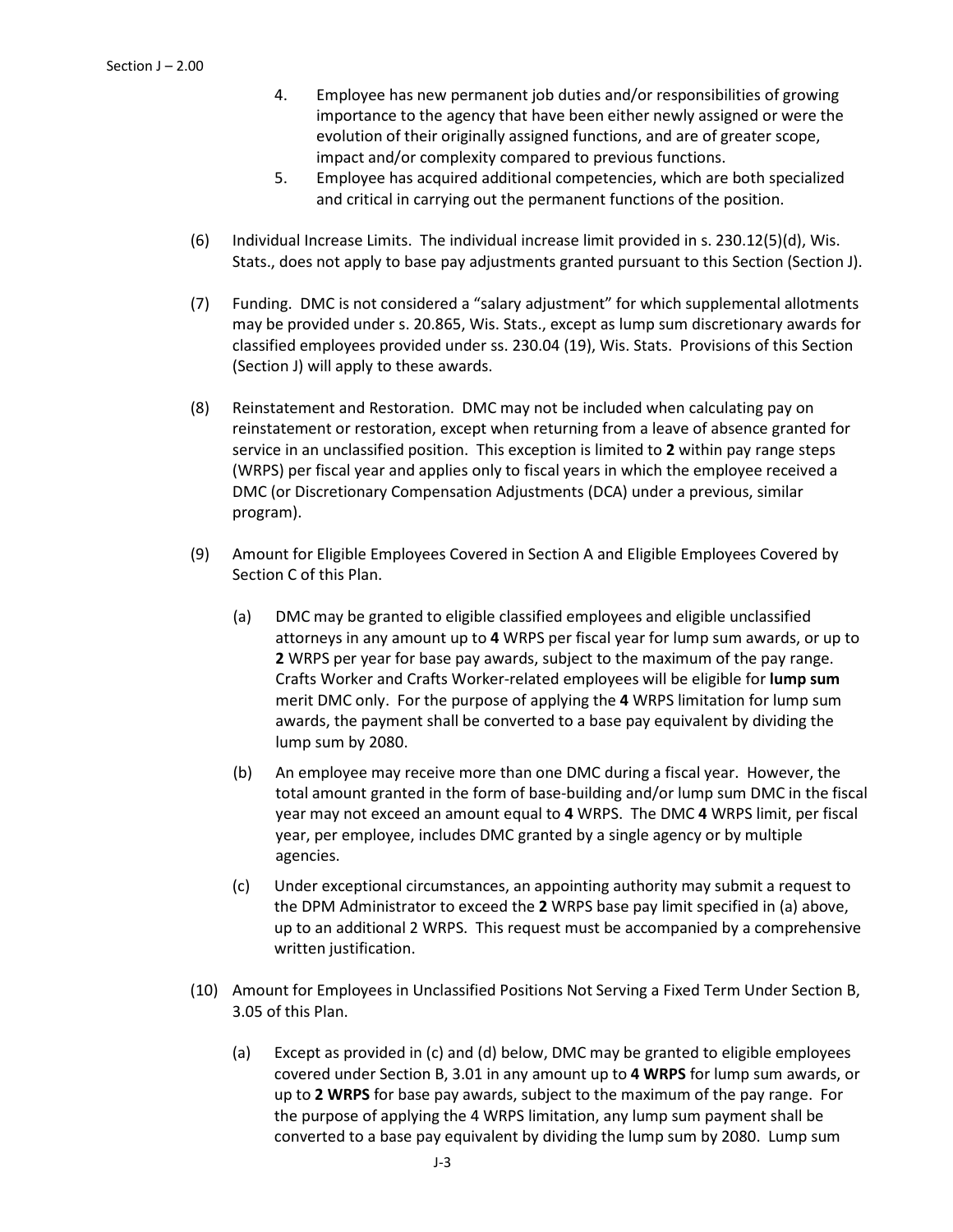payments are strictly prohibited for employees whose positions are referred to in s. 20.923(16), Wis. Stats. **Eligible employees who may not receive lump sum payments include those in the following positions from s. 20.923(4) and (7) through (12), Wis. Stats.:**

- 1. All Department Secretaries;
- 2. All Department Deputy Secretaries;
- 3. All Department Assistant Deputy Secretaries and Executive Assistants;
- 4. All unclassified Division Administrators not serving a fixed term;
- 5. Administration, Department of: Director of the Federal-State Relations Office; Regional Directors of Intergovernmental Affairs; Director and Deputy Director of the Office of Business Development
- 6. Arts Board: Executive Secretary
- 7. Corrections, Department of: Director of Prison Industries
- 8. Educational Communications Board: Executive Director
- 9. Financial Institutions, Department of: Director of the Office of Credit Unions
- 10. Governor, Office of: Executive Secretary, Key Professional Staff
- 11. Higher Education Aids Board: Executive Secretary
- 12. Insurance, Office of: Commissioner
- 13. Justice, Department of: Executive Director of the Office of Crime Victim Services; Director of the Office of School Safety
- 14. Public Defender, Office of: State Public Defender
- 15. Safety and Professional Services, Department of: All Bureau Directors
- 16. Sentencing Commission: Executive Director
- 17. State Fair Park: Director
- 18. Wisconsin Historical Society: Director; Associate Director
- 19. Wisconsin Technical College System: Director
- 20. Workforce Development: Executive Director for Employment and Training
- (b) An employee may receive more than one DMC during the fiscal year, however, the total amount granted in the form of base-building and/or lump sum DMC in the fiscal year may not exceed an amount equal to 4 WRPS. The DMC 4 WRPS limit, per fiscal year, per employee, includes DMC granted by a single agency or by multiple agencies.
- (c) Under exceptional circumstances, an appointing authority may submit a written request to the DPM Administrator to exceed the 2 WRPS base pay limit specified in (a) above, up to an additional 2 WRPS. This request must be accompanied by a comprehensive justification.
- (d) Unclassified employees of State Fair Park, **except the Director**, shall be granted DMC in accordance with (a) through (c) above.

### **3.00 General Senior Executive Positions**

Base-building DMC may be awarded to general senior executive positions identified in s. 20.923(7), Stats., subject to approval by the DPM Administrator, and subject to the limitations stated in 2.00(10), above. DMC may not be effective retroactively.